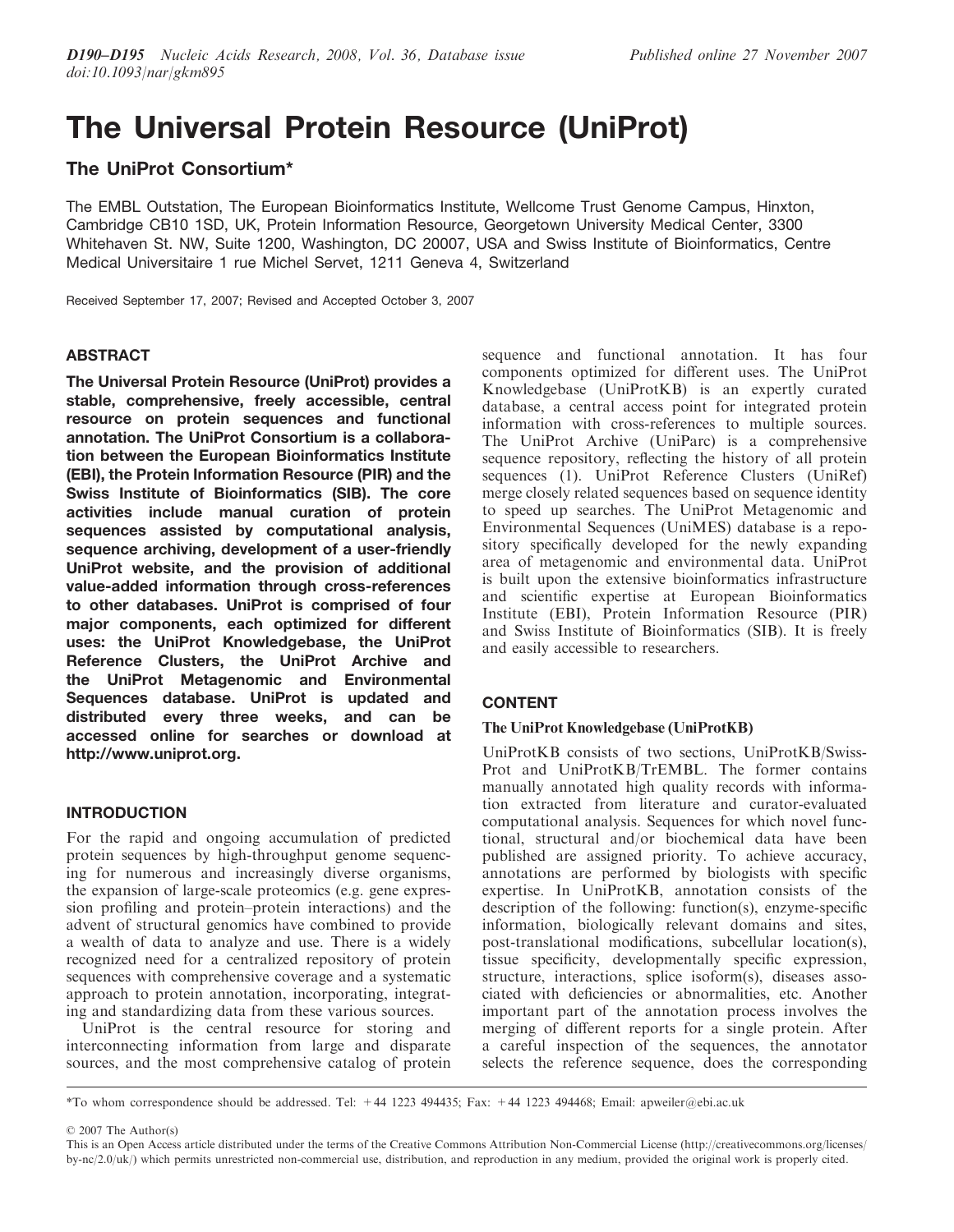merging, and lists the splice and genetic variants along with disease information when available. Any discrepancies between the different sequence sources are also annotated. Cross-references are provided to the underlying nucleotide sequence sources as well as to many other useful databases including organism-specific, domain, family and disease databases. UniProtKB/ TrEMBL contains computationally analyzed records enriched with automatic annotation and classification. The computer-assisted annotation is created using automatically generated rules as in Spearmint (2), or manually curated rules based on protein families, including HAMAP family rules (3), RuleBase rules (4) and PIRSF classification-based name rules and site rules (5,6). UniProtKB/TrEMBL contains the translations of all coding sequences (CDS) present in the EMBL/ GenBank/DDBJ Nucleotide Sequence Databases, the sequences of PDB structures and data derived from amino acid sequences that are directly submitted to the UniProt Knowledgebase or scanned from the literature. We exclude some types of data such as pseudogenes, small nucleotide fragments, synthetic sequences, most non-germline immunoglobulins and T-cell receptors, most patent sequences, some highly over-represented data and open reading frames (ORFs) which have been wrongly predicted to code for proteins. Records are selected for full manual annotation and integration into UniProtKB/Swiss-Prot according to defined annotation priorities.

# The UniProt Reference Clusters (UniRef)

UniRef provides clustered sets of all sequences from the UniProt Knowledgebase (including splice forms as separate entries) and selected UniProt Archive records to obtain complete coverage of sequence space at resolutions of 100%, 90% and 50% identity while hiding redundant sequences (7). The UniRef clusters provide a hierarchical set of sequence clusters where each individual member sequence can exist in only one UniRef cluster at each resolution and have only one parent or child cluster at another resolution. The UniRef100 database combines identical sequences and sub-fragments into a single UniRef entry. UniRef90 is built from UniRef100 clusters and UniRef50 is built from UniRef90 clusters. UniRef100, UniRef90 and UniRef50 yield a database size reduction of  $\sim$ 10%, 40% and 70%, respectively. Each cluster record contains source DB, protein name and taxonomy organism information on each member sequences but is represented by a single selected representative protein sequence and name, the number of members and highest common taxonomy node for the membership is included. UniRef100 is the most comprehensive and non-redundant protein sequence dataset available. The reduced size of the UniRef90 and 50 datasets provides for faster sequence similarity searches and reduces the research bias in similarity searches by providing a more even sampling of sequence space. UniRef is currently being used for a broad range of applications in the areas of automated genome annotation, family classification, systems biology, structural genomics, phylogenetic analysis and mass spectrometry (7). The UniRef clusters are updated with every release of UniProtKB.

# The UniProt archive (UniParc)

UniParc is the main sequence storehouse and is a comprehensive repository that reflects the history of all protein sequences (1). UniParc houses all new and revised protein sequences from various sources to ensure that complete coverage is available at a single site. It includes not only UniProtKB but also translations from the EMBL-Bank/DDBJ/GenBank Nucleotide Sequence Databases, the Ensembl database of eukaryotic genomes, the H-Invitational Database (H-Inv), the International Protein Index (IPI), the Protein Data Bank (PDB), Protein Research Foundation (PRF), NCBI's Reference Sequence Collection (RefSeq), model organism databases FlyBase, SGD, TAIR Arabidopsis thaliana and WormBase, TROME and protein sequences from the European, American and Japanese Patent Offices. To avoid redundancy, sequences are handled as strings all sequences 100% identical over the entire length are merged, regardless of source organism. New and updated sequences are loaded on a daily basis, crossreferenced to the source database accession number, and provided with a sequence version that increments upon changes to the underlying sequence. The basic information stored within each UniParc entry is the identifier, the sequence, cyclic redundancy check number, source database(s) with accession and version numbers, and a time stamp. If a UniParc entry does not have a crossreference to a UniProtKB entry, the reason for the exclusion of that sequence from UniProtKB is provided (e.g. pseudogene). In addition, each source database accession number is tagged with its status in that database, indicating if the sequence still exists or has been deleted in the source database and cross-references to NCBI GI and TaxId if appropriate. UniParc records are designed to be without annotation since the annotation will be only true in the real biological context of the sequence: proteins with the same sequence may have different functions depending on species, tissue, developmental stage, etc.

# The UniProt Metagenomic and Environmental Sequences database (UniMES)

The UniProt Knowledgebase contains entries with a known taxonomic source. A new development in sequence production—namely, the availability of metagenomic data—has necessitated the creation of a separate database, UniProt Metagenomic and Environmental Sequences database (UniMES). Metagenomics is the large-scale genomic analysis of microbes recovered from environmental samples as opposed to laboratory-grown organisms, which represent only a small proportion of the microbial world. UniMES currently contains data from the Global Ocean Sampling Expedition (GOS) (8) which was originally submitted to the International Nucleotide Sequence Databases (INSDC) (9). The initial GOS dataset is composed of 25 million DNA sequences primarily from oceanic microbes and predicts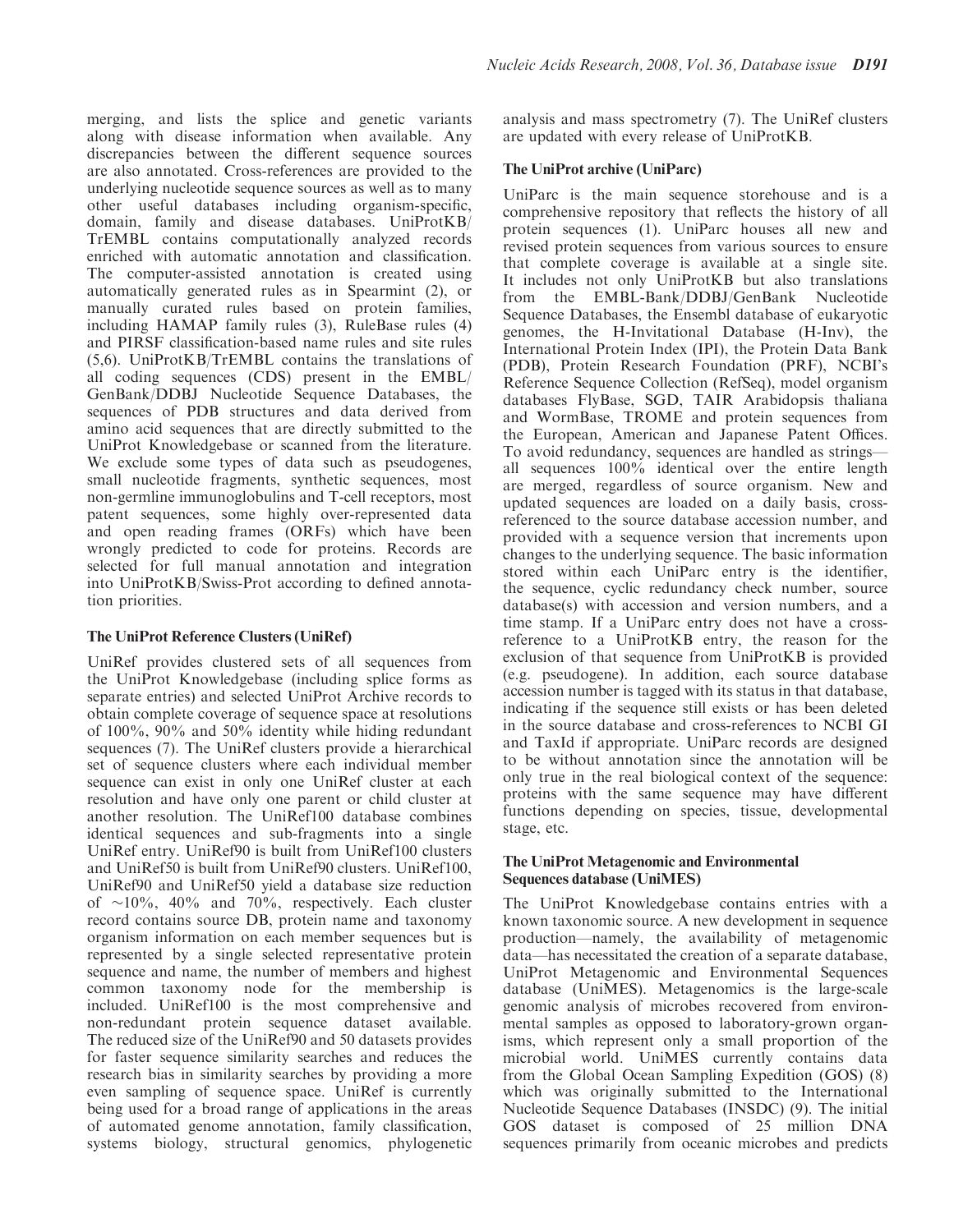nearly 6 million proteins. By combining the predicted protein sequences with automatic classification by InterPro, the integrated resource for protein families, domains and functional sites, UniMES uniquely provides free access to the array of genomic information gathered from the sampling expeditions, enhanced by links to further analytical resources. The environmental sample data contained within this database is not present in the UniProt Knowledgebase or the UniProt Reference Clusters but is integrated into UniParc. UniMES is available on the ftp site in FASTA format with a UniMES matches to InterPro methods file.

# NEW DEVELOPMENTS

#### Recent format changes

(i) Introduction of the new line type PE (Protein Existence)

Most protein sequences are derived from translations of gene predictions. Some of them exhibit strong sequence similarity to known proteins in closely related species. For other proteins, there is experimental evidence such as Edman sequencing, clear identification by mass spectrometry (MSI), X-ray or NMR structure, detection by antibodies, etc. To indicate these different levels of evidence for the existence of a protein, we have introduced the PE (Protein Existence) line to all UniProtKB entries. The criteria for assigning a particular PE level is described in the document pe\_criteria.txt, available both by ftp and on the website. Note that the PE line does not describe the accuracy or correctness of a sequence displayed in UniProtKB but the evidence for the existence of a protein. It may happen that the protein sequence is not entirely accurate, especially for sequences derived from gene predictions from genomic sequences.

The PE line appears between the DR and KW lines of the UniProtKB entries and the format is:

PE Level: Evidence; With the following values:

- 1: Evidence at protein level;
- 2: Evidence at transcript level;
- 3:Inferred from homology;
- 4:Predicted;
- 5: Uncertain;
- (ii) The format of the ID line was changed to better reflect the annotation status of an entry. The STANDARD and PRELIMINARY data classes were replaced by 'Reviewed' (entries that have been manually reviewed and annotated by UniProtKB curators) and 'Unreviewed' (computerannotated entries that have not been reviewed by UniProtKB curators), respectively.
- (iii) The feature key INIT\_MET is used to indicate that the initiator methionine has been cleaved off. Previously, the initiator methionine was not included in the sequence of a UniProtKB entry in such a case and the INIT\_MET sequence coordinates were therefore 0. The initiator methionine has

now been added back to such protein sequences and the sequence coordinates of the feature key INIT\_MET accordingly changed to 1.

- (iv) A new CC line topic 'SEQUENCE CAUTION' was introduced to specifically describe reported sequences that differ substantially from that which is displayed, and where the underlying cause of this difference cannot be clearly described in FT CONFLICT lines. Typical examples of such sequence discrepancies may include frameshifts, erroneous gene model predictions and the presence of contaminating vector sequence or sequence of unknown origin. This type of information was previously reported in the CC line topic CAUTION, together with other types of warnings that are unrelated to sequence differences between the submitted sequences contained in the entry.
- (v) Evidence tags in UniProtKB XML

In UniProtKB/TrEMBL, the evidence attribute and the evidence element are used to indicate the source of an annotation. This has now been extended to UniProtKB/Swiss-Prot. In the initial phase, automatic procedures are used to infer the evidence from the existing data (mainly the contents of the scope element). It will gradually also become part of the manual curation process. The completion of the retrofit of existing UniProtKB/Swiss-Prot with evidence information will be an ongoing process. The evidences are also visible on the UniProt website.

#### Forthcoming format change

The protein names contained in the description (DE) lines of reviewed UniProtKB entries are widely used by scientists to unambiguously identify a protein and provide a definitive source nomenclature for the annotation of homologous proteins in new genomic sequences. It is hence essential to provide description lines from which the recommended name(s) of a given protein, and all known synonyms, may be easily identified and extracted. To achieve this, the DE line format has been revised to clearly distinguish the recommended name of the protein as well as any commonly used synonyms, abbreviations, EC numbers for proteins with enzymatic activity, and to indicate obsolete or erroneous names.

This also allowed UniProt to undertake a major clean up of the content of these lines and to implement strict protein-naming guidelines. Whenever possible, the official nomenclature defined by the appropriate expert international committees are used, although UniProt also attempts to create standard nomenclature for proteins where no such recommendations currently exist and to establish naming conventions that can be consistently applied across the largest spectrum of species as possible. The guidelines are described in the document nameprot.txt, available both by ftp and on the website. In addition, the subset of these guidelines pertinent to microbial organisms has been ratified for use by the American Society for Microbiology, and discussions with the Joint Commission on Biochemical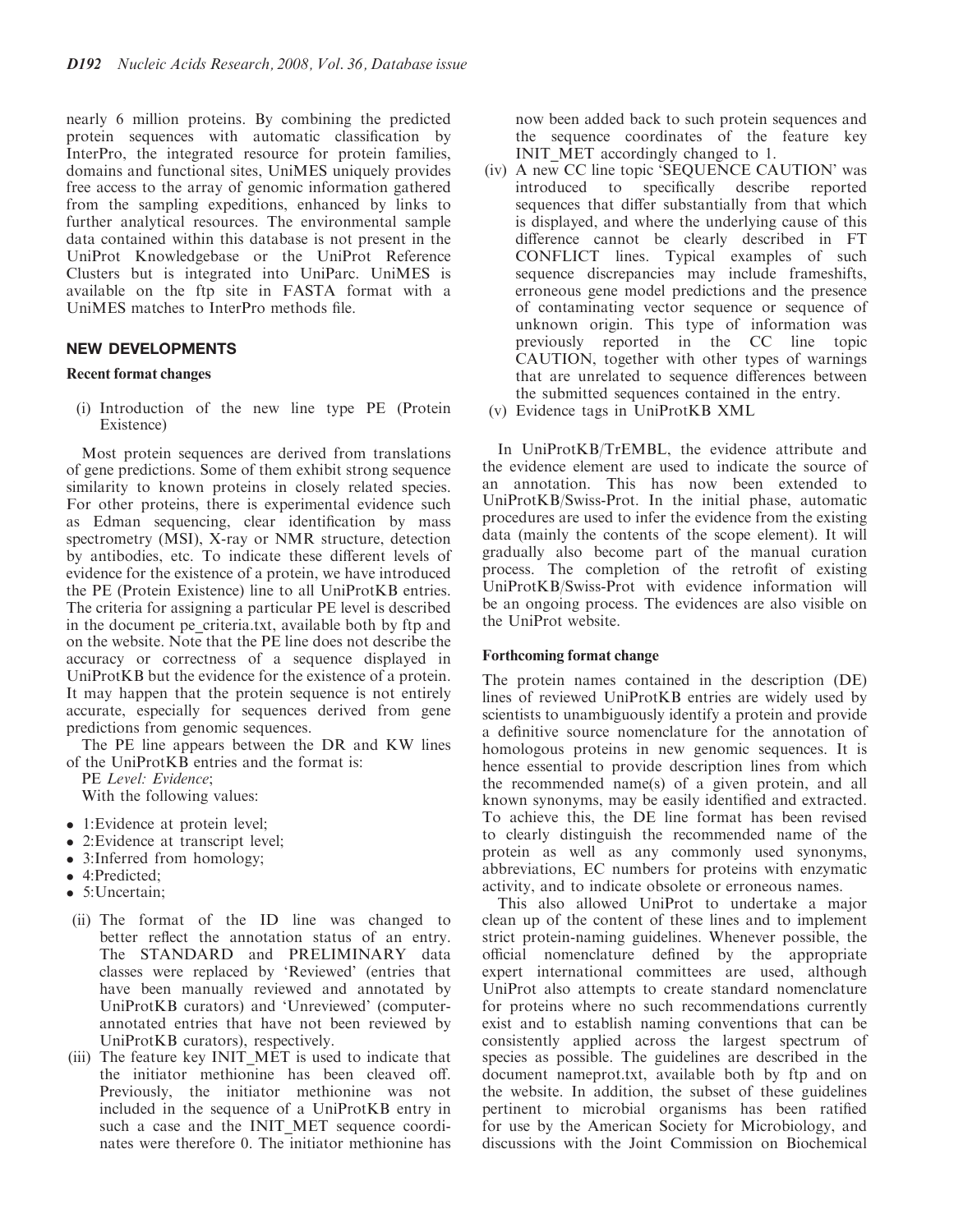Nomenclature of IUPAC and IUBMB (JCBN) are underway for likely endorsement as an official protein nomenclature document.

Previous format:

DE GDP-fucose protein O-fucosyltransferase 1 precursor (EC 2.4.1.221) DE (Peptide-O-fucosyltransferase) (O-fucosyltransferase 1) (O-FucT-1) DE (Neurotic protein).

New format:

DE RecName: Full=GDP-fucose protein O-fucosyltransferase 1; DE  $FC = 2.4.1.221$ ; DE AltName: Full=Peptide-O-fucosyltransferase; DE AltName: Full=O-fucosyltransferase 1; DE Short=O-FucT-1; DE AltName: Full=Neurotic protein; DE Flags: Precursor;

## UniProtKB cross-references

The UniProt Knowledgebase cross-references 118 external databases, 92 with explicit links and 26 via implicit links. These resources provide additional or complementary information to what is available at UniProt and can be valuable for biological discovery. Further documentation is present in dbxref.txt, available both on ftp and the website. Recently, a collaboration between UniProt and National Center for Biotechnology Information (NCBI) teams was established to provide bi-directional cross-references between Entrez Gene/ RefSeq and UniProtKB and this was achieved in our databases in September 2007.

#### ID Mapping enhancements

UniProt provides a mapping service to convert common gene IDs and protein IDs to UniProtKB AC/ ID and vice versa. Mappings are either inherited from cross-references within UniProtKB entries, or make use of cross-references obtained from the iProClass database (10). This service is available at http://www.uniprot.org/ search/idmapping.shtml, where users can map between UniProtKB and about 100 other data sources, such as NCBI (e.g. gi numbers, RefSeq accession numbers, Entrez Gene IDs, PubMed IDs), GO (www.geneontology.org/), PFAM (www.sanger.ac.uk/Software/Pfam/) and PIRSF (pir.georgetown.edu/pirsf.shtml). Users can enter a set of IDs or the name of an ID file to retrieve the mappings. A HTTP client is also provided for programmatic access. In addition, users can download selected mappings in the form of a tab-delimited table. To facilitate the large-scale proteomic and gene expression data analysis, the ID mapping services will be further enhanced to: (i) provide downloadable files for mappings between UniProtKB AC/IDs and commonly used IDs (such as a NCBI gi number); (ii) provide downloadable mapping files for the most commonly used organisms (such as model organisms); (iii) provide a SOAP web services for programmatic access.

#### Enhancement of bibliography information

The UniProtKB bibliography information provides protein entries with additional and up-to-date curated literature from several other sources including GeneRIF, SGD, MGI and more recently GAD (Genetic Association Database) (11). New sources of curated literature information continue to be added to the protein bibliography from model organism databases (MOD) such as ZFIN, RGD, Wormbase, dictyBase and Flybase. The bibliography information provides not only the source attribution of each reference, but also succinct information about the reference annotated by the source database. The bibliography information is available via the website.

## UniProt website developments

The UniProt website (http://www.uniprot.org/) has been thoroughly redeveloped and the individual mirrors (http://www.ebi.uniprot.org, http://www.expasy.uniprot. org, http://www.pir.uniprot.org and parts of http:// www.expasy.org) are no longer maintained. User feedback and the analysis of the use of our previous sites has led us to put more emphasis on supporting the most frequently used functionalities: Database searches with simple (and sometimes less simple) queries that often consist of only a few terms have been enhanced by a good scoring system and a suggestion mechanism. Searching with ontology terms is assisted by auto-completion, and there is also the possibility of using ontologies to browse search results. The viewing of database entries was improved with configurable views, a simplified terminology and a better integration of documentation. Mediumto-large sized result sets can now be retrieved directly on the site, so people no longer need to be referred to commercial, third party services. We have also simplified access to the most common bioinformatics tools: sequence similarity searches, multiple sequence alignments, batch retrieval and a database identifier mapping tool can now be launched directly from any page, and the output of these tools can be combined, filtered and browsed like normal database searches. Programmatic access to all data and results is possible via simple HTTP (REST) requests (http://www.uniprot.org/help/technical). In addition to the existing formats that we support for our different data sets (e.g. plain text, FASTA and XML for UniProtKB), we now also provide (configurable) tab-delimited, RSS and GFF downloads where possible, and all data is available in RDF (http://www.w3.org/ RDF/), a W3C standard for publishing data on the Semantic Web.

#### Annotation developments

Subcellular location annotation. In order to facilitate the standardization of the CC line (Comment) topic SUBCELLULAR LOCATION, the free text content of these lines was analyzed. It was decided to describe concepts for the location, the topology and the orientation with respect to a membrane, with a controlled vocabulary. This controlled vocabulary is described in the new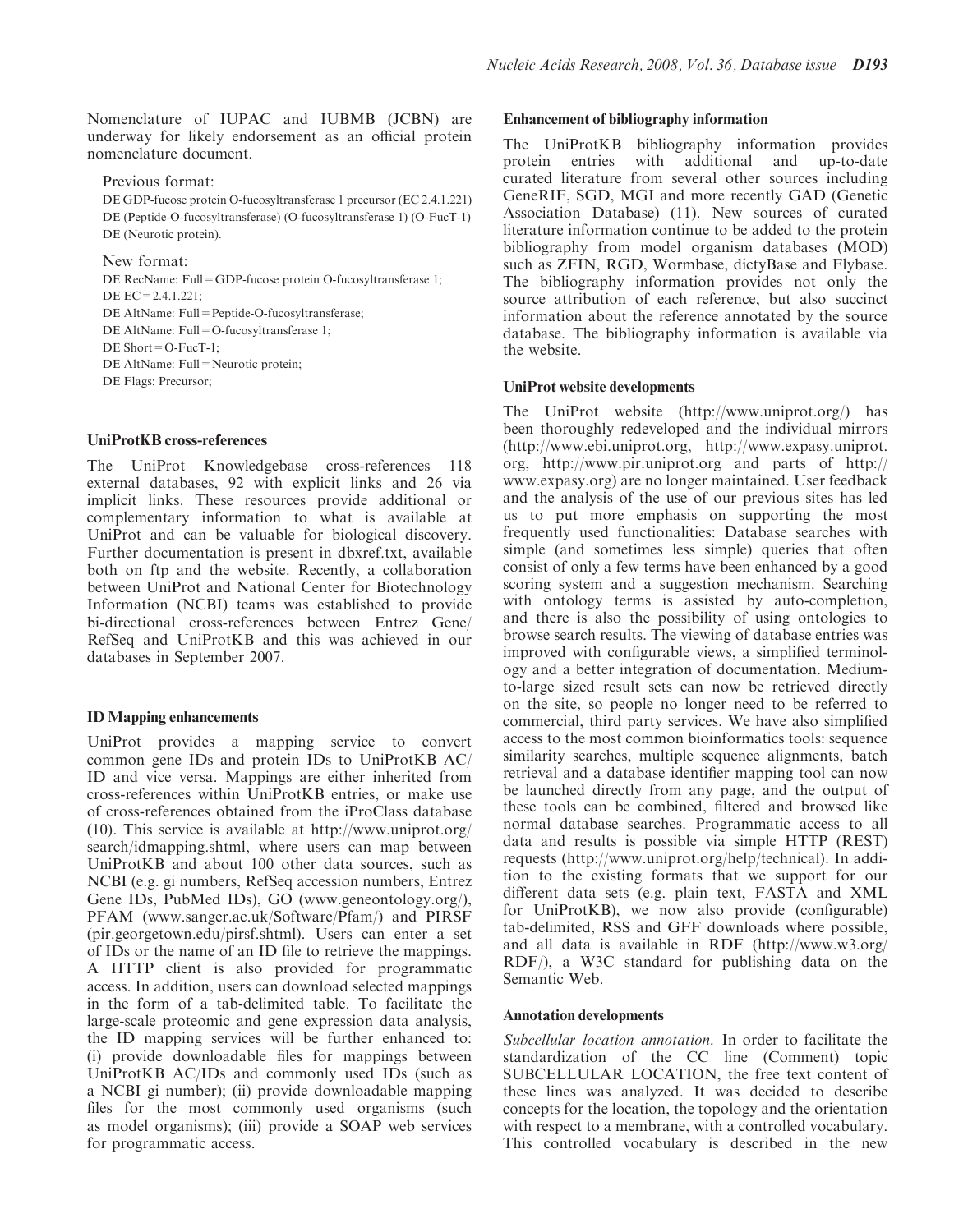document subcell.txt, available both by ftp and on the website. For a given concept, the preferred term for the controlled vocabulary is provided with a precise definition, its synonyms and other relevant information. To allow optimal use of this controlled vocabulary, the format of the SUBCELLULAR LOCATION comment has been modified. The line starts with the controlled vocabulary(ies) optionally followed by a 'Note=' containing additional relevant information. If there are multiple isoforms/peptides/chains for which location information is available, they are described in distinct SUBCELLULAR LOCATION comments. An integral part of developing this controlled vocabulary was a collaboration with the Gene Ontology Annotation Database (GOA) (12) to ensure mapping of our terminologies. This collaboration is ongoing to ensure synchronization and the further development of the controlled vocabularies. In September 2007, subcell.txt contains 314 'location', 10 'topology' and 8 'orientation' terms and there are 158'596 SUBCELLULAR LOCATION comments in UniProtKB/Swiss-Prot with 3329 specific annotations for isoforms/peptides/chains.

Virus annotation. For the last three years, a special effort has been ongoing in UniProtKB/Swiss-Prot to annotate viruses in the framework of the new virus annotation program. Viruses are highly specialized organisms that often display unusual molecular functions. Their diversity is enormous with more than 73 families, each having a different replication cycle. Because of this, it became an annotation priority to integrate specific viral information into UniProtKB/Swiss-Prot. The initial focus is on important human pathogens such as HIV, Influenza, Hepatitis C, Rabies, SARS, Ebola, Dengue and Yellow fever viruses.

For each family, the taxonomy is standardized and updated according to recent publications and the International Committee for Taxonomy of Viruses (ICTV) guidelines. There are a huge number of sequences available for some viruses like HIV and Hepatitis C (HIV is the organism with the most entries in the EMBL-Bank/DDBJ/GenBank nucleotide sequence databases). For these viruses, representative strains of each subtype or genotype are chosen for annotation in order to cover the whole diversity. Annotation for a well-studied strain (often called: type species) can then be propagated as appropriate to each of the related strains or isolates. Since all viral proteins are synthesized within an infected host, a new line was introduced in viral entries to display the host organism(s). Virus–host proteins interactions are critical for virus replication. These interactions are now annotated in the virus protein entries as well as in the concerned host entries, and a specific keyword has been created (Host–virus interaction) in order to further facilitate access to this information.

Annotation propagation using PIRSF-based manually curated rules. PIRSF classification-based manually curated rules are used for annotation propagation (5,6). Specifically, family-specific site rules are created for

annotating structural features such as active sites, binding sites, modified residues and other functionally important residues. This information is then propagated to the rest of the members of a given PIRSF based on a structure-guided multiple alignment and profile HMM created for each PIRSF. Only residues that satisfy the rule criteria are ultimately propagated to entries within the PIRSF that lack an experimentally derived structure. For curation of ligand-binding sites, a systematic 'ligandcentric' approach is being followed. This involves selecting a biologically relevant ligand and then mapping all the structures bound to this ligand from the PDB on to PIRSFs. The liganded structure within each PIRSF serves as a template for curation of the binding sites. For example, all available structures bound to the ligand S-adenosyl-L-methionine are mapped to about 90 PIRSFs. Site rules have been created for each of these families and the information is being integrated into UniProtKB records. This systematic approach will enable proper naming and error-free propagation of these sites. This will eventually cover the ligand space and will enable the identification of conserved motifs and patterns.

# DATABASE ACCESS AND FEEDBACK

UniProt is freely available for both commercial and non-commercial use. Please see http://www.uniprot.org/ terms for details. The UniProt databases can be accessed online (http://www.uniprot.org) or downloaded in several formats (ftp://ftp.uniprot.org/pub). New releases are published every three weeks except for UniMES, which is updated only when the underlying source data are updated. Statistics are available with each release at www.uniprot.org.We are constantly trying to improve our database in terms of accuracy and representation and hence, consider your feedback extremely valuable. Please contact us if you have any questions (http://www.uniprot. org/support/helpdesk.shtml) or comments (http://www. uniprot.org/support/feedback.shtml). You can also subscribe to e-mail alerts (http://www.uniprot.org/support/ alerts.shtml) for the latest information on UniProt databases.

# ACKNOWLEDGEMENTS

UniProt is mainly supported by the National Institutes of Health (NIH) grant 2 U01 HG02712-05. Additional support for the EBI's involvement in UniProt comes from the European Commission contract FELICS (021902RII3) and from the NIH grant 2 P41 HG002273- 07. UniProtKB/Swiss-Prot activities at the SIB are supported by the Swiss Federal Government through the Federal Office of Education and Science, by the European Commission contract FELICS (021902RII3) and by the NIH/NIAID (HHSN 2662040035C ADB contract number N01-AI-40035). PIR activities are also supported by the NIH grants and contracts HHSN266200400061C, NCI-caBIG and 1R01GM080646-01, and the National Science Foundation (NSF) grant IIS-0430743. Funding to pay the Open Access publication charges for this article